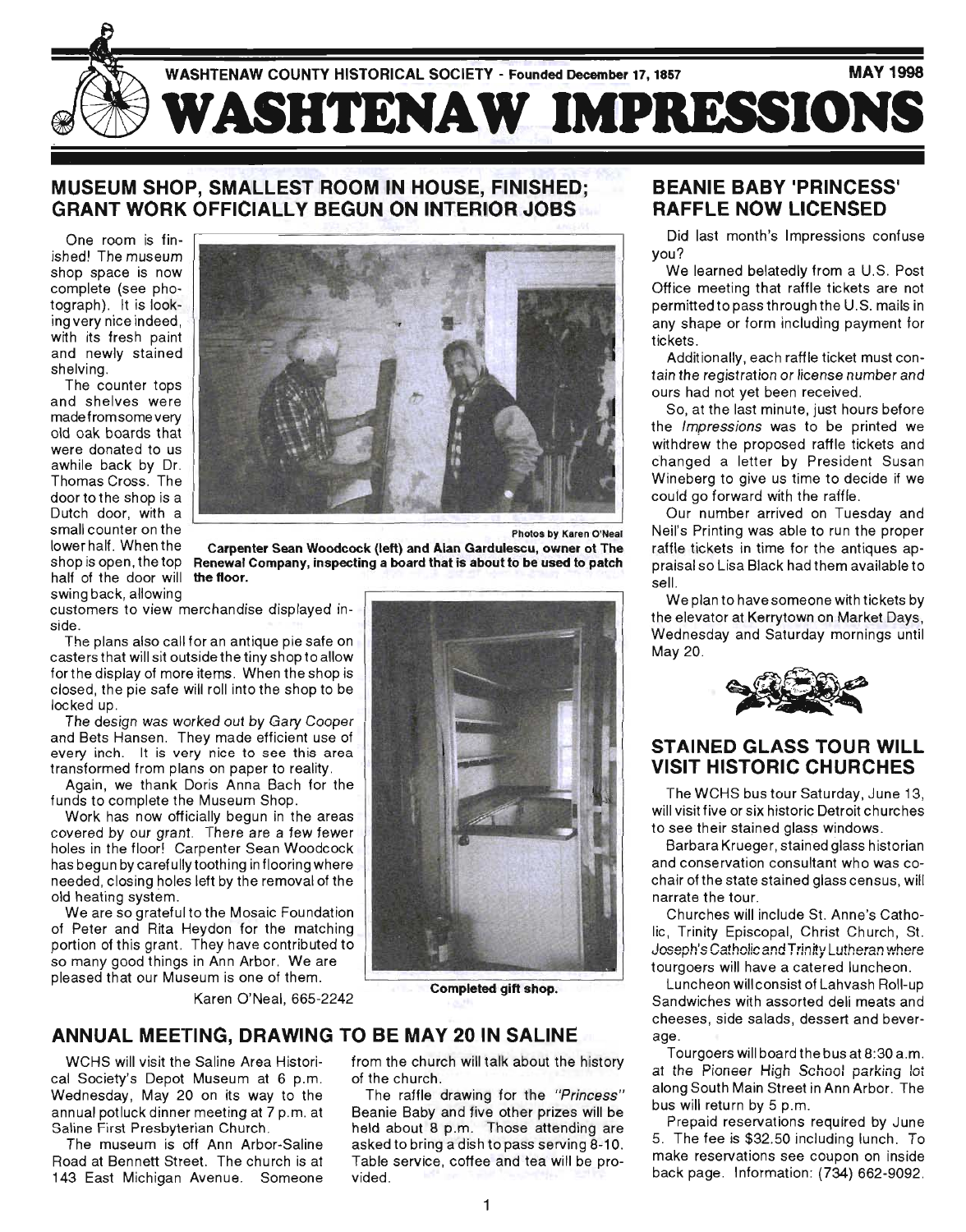# **YPSILANTI HELPED PUT AMERICA ON WHEELS**

WCHS took a little Sunday spin in April to the Ypsilanti Automotive Heritage Museum.

There, seated cozily close to big shiny Kaisers and Frazers, a Chevrolet Citation and an "almost"Tucker, the audience heard Jack Miller, curator of the collection, relate some of the history.

Miller, born and raised in Ypsilanti and a graduate of Cleary College, owned the former Miller Motors Hudson dealership next door on East Cross Street in Depot Town. For 14 years he edited and published the White Triangle News put out by the Hudson, Essex, Terraplane Club.

The Automotive Heritage Collection was founded in 1995 by Paul Ungrodt, Jr., Peter Fletcher and Miller, to provide a place to show off Ypsilanti's automotive past.

They plan to expand by erecting a new building connecting the present auto museum to the former Hudson Dealership.

Ypsi's automotive past includes the Ace Car, Preston Tucker--his home is two blocks from here, the Kaiser-Frazer operation at Willow Run and all of the General Motors operations past and present and, of course, the Hudson dealer.

The Hudson dealer was in business from 1927 and on the site next door since 1933. They came here from Michigan Avenue at Water Street at the bridge. That was a brand new building and in the Depression the \$200 a month payment was absolutely killing them.

''The building next door was abandoned. They got the heat going and some windows in it. It was \$25 a month and its been there ever since.

"Ypsi's auto history goes back to the Michigan Crown Fender Company which did stampings for the automobile companies. They also made small space heaters--there's one up in the corner graciously provided by Ernie Griffin.

"The first auto that was in production here was the Ace car. It was made on South River Street behind the old Ypsilanti Press Building. There's very little known about the car. It lasted two years right after World War I, then they went broke.

"The only piece of sales literature that was produced on it and still exists showed a grandiose plan for a huge factory and a three-story office building. The Ace was actually built in a one-story wood and stucco building with final assembly and inspection under a tent. My father was a test driver down there.

"The Saxon Duplex was here for a very short period of time--maybe six months. They had basically gone broke once they

spent all their money on a new factory in Detroit which they never occupied. They sold it to GM, then their creditors took all their money away from them,

"The Commerce Truck was here for a couple of years. It was purchased and merged with several other truck companies and left the area.

"Later in the same location as the Ace plant was Motor State Products, originally known as the Golde Patent Company. John Langer's grandfather, Alfred Langer, was making convert-



Photos by Lynda Hummel

Kaiser "body in prime" loaned to museum. Owner said it was the last body built during the 1953 model run. It had been in storage 44 years near downtown Ypsilanti.

ible tops for Ford. He had designed a top with a multifold that you could conceal.

"Henry Ford told him he could sell more tops if he were closer to the auto industry so he came here and built the Motor State plant in 1930. That lasted until about the late 1960s. At that point the convertible top business had gotten so good they built a second plant at Adrian.

Just a few years later the convertible died and ihey closed ihe Ypsilanii plant. There have been various things in there since but nothing that lasts more than a year or two. They operate today out of the Adrian plant, producing tops for five different autos.

"You are familiar with Henry Ford and the building of the Bomber Plant out here at Willow Run. An interesting fact--it still is the largest plant under one roof in the United States, 100 acres or 4,800,000 square feet .

"After World War II bomber production ceased and a Detroit News story came out saying 'Ford Sees No Future for Willow Run .'

"Henry J. Kaiser and Joe Frazer came together and formed a car company, Kaiser with the clout to get the money and the Willow Run plant, Frazer with the automotive expertise. (He had been president of Willys-Overland and associated with Graham-Paige.)

"But within two-and-a-half-years the auto people were abandoning the Kaiser-Frazer operation and the Kaiser I ndustries people from California, the 'Orange Juicers' as they were known, had taken over.

"What happened was, as the company

got going, the auto people would say, 'no, no, no, you do it this way.' But you never opposed Henry Kaiser. He was the ultimate man. So the auto people were fired. Joe Frazer was gone by 1951 , the same year his car disappeared.

"In the history of Kaiser, the more cars they produced, the more money they lost- -it's supposed to work in reverse!

"I can remember as a kid that they overproduced so badly that they could not contain all the cars within the fence lines of Willow Run Airport. They were storing cars between the fence line and Ecorse Road.

"Now the plant belongs to GM Hydra-Matic--or Powertrain as it is known today , and all of a sudden they are very interested in their past because their 60th anniversary is coming up next year.

"One of our volunteers is a Powertrain employee and he's been given the job of pulling this all together and making displays in five Powertrain plants plus their new headquarters in Pontiac.

"In the former Kaiser Commissary at Willow Run, now used as a storage area by GM, hefound records , artifacts, give-aways including the original specifications and a photo album about when GM made the deal with Kaiser.

"It would have been good if it had been available a couple years ago when they wanted to clean up Willow Creek. No one even knew where Willow Creek was. The information was all right there in a thick manual.

"There's also a photo in there taken from the roof of the plant looking sort of northwest and all you can see to the horizon is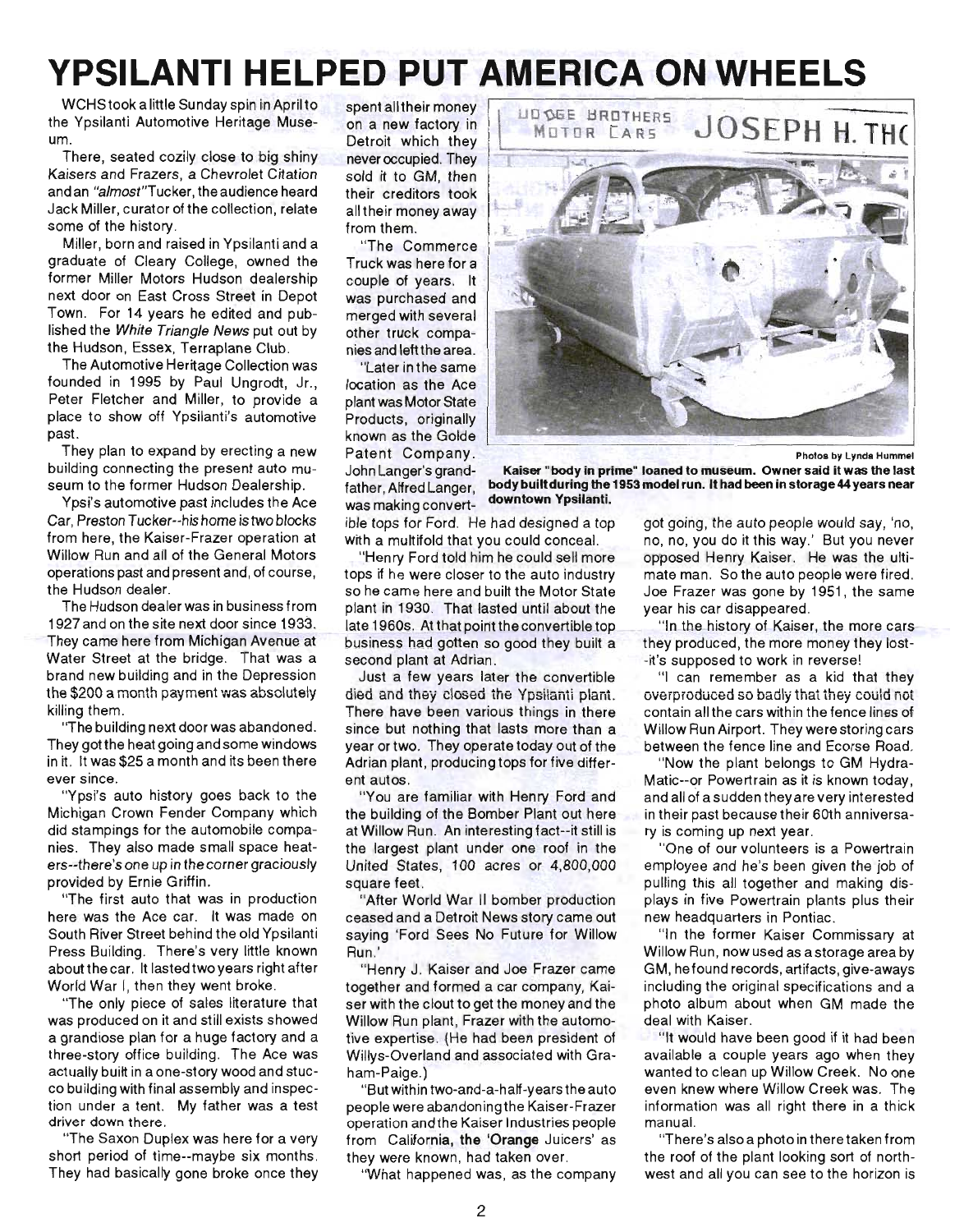a sea of Kaisers .

"The Kaiser, of course, lost money and went broke. They obtained a government loan and bought Willys-Overland Motors in Toledo. They built cars about another year-and-a-half, then transferred to Argentina where they did very well.

"At the time Kaiser was going broke and wondering what they were going to do with the Willow Run plant GM had a disastrous fire in Livonia. The Livonia Hydra-Matic Plant was only a couple of years old and they were already talking about doubling the size.

"GM ended up with a plant four times the size they wanted. They have been at Willow Run since 1953.

"It took exactly 12 weeks from the day of the fire for them to resume production out there.

"A lot of people including myself thought GM purchased it on the spot but actually they leased it for a few months and then bought it.

"Kaiser had paid \$26 million for it, an absolute bargain and I believe they got their money back when GM bought it.

"The area of the plant that was known as aircraft engineering or aircraft spare parts became Kaiser engineering and later on (late 1955) the plant to produce heavy duty special order Chevrolet trucks. They built those trucks for a couple of years, then they decided to enter the small car field. They came up with the Corvair.

"They took that original truck plant and quadrupled the size of it and called it Fisher Body. They went directly across the rail siding and built a new plant for Chevy to operate and assemble the cars .

"Of course you know the story about Ralph Nader and the Corvair supposedly being unsafe and rolling over. They built almost 1,800,000 Corvairs at Willow Run . The Chevy Nova was phased in at the same time. They built almost 700,000 Novas out there.

"The black car here is a Pontiac Phoenix which is nothing but a Chevy Nova with a Pontiac grill. Later they built some of the front wheel drive GM cars--the Bonneville and Olds 88s. The last job out there was the rear-wheel drive Chevy Caprice."

He pointed out a Chevy Citation and commented, "We like to brag we're the only museum in the world with a Chevy Citation in it."

"They sold a ton of them the first year but they were so bad they never recovered after that. It had tremendous problems- brakes, transmissions , engines. Of course that car served for several divisions--they made Pontiac, Olds and Buick versions .

"Today we like to point out that this Citation is a one-owner car, sold by the



This 1969 blue Corvair Monza was built in the last three weeks of drove it out of the Corvair production. It has 531 miles on it. The plant.

Chevrolet dealer here, made here, always in Ypsi and doesn't have many miles on it, probably one reason its still running.

"The black Pontiac Phoenix by the way is a one-owner car with a complete paper trail--that is the person who bought it, John Sawruk, is a Pontiac Division engineer and is the official historian of Pontiac.

"About one-and-a-half years ago he called me one day and said the Phoenix is in bad shape but he would be willing to give it to us if we would be interested. We went and got it .

"Presently the museum owns 17 vehicles. Two are out being restored. We also own a Chevrolet fire truck that was part of the fire department in Hydra-Matic for approximately 44 years. It's now in storage off site.

### **STILL THE LARGEST**

"You are familiar with Henry Ford and the building of the Bomber Plant out here at Willow Run during World War II, JackMilier said. Its an interesting fact-it stil/ is the largest plant under one roof in the United States, 100 acres or 4,800,000 square feet.

'We have two items I consider the crown jewels of the museum. One is the little blue Corvair in front with 531 actual miles on it. It was built in the last three weeks of production .

At that point all the Corvairs were being hand-built, not on an assembly line, oneand-a-half cars an hour. They were built by a selected crew of old employees that knew the Corvair and wanted to participate in the last production. They were built in what was known as the pilot area of the plant. GM just wanted to build out the parts supply.

"Ordinarily, GM never built cars on speculation--they were always built to order. All other car companies built to keep the plants running.

"The Tucker behind you is not a real car--it's a full size fiber glass replica. If you saw the movie, ''Tucker, the Man and His Dream," Jeff Bridges, playing Preston Tucker,

"They built four

of those. They sat on a 1975 Ford LTD chassis. This is the only one that had an engine and transmission in it. It was driven by a stunt driver.

'When you look at it, you may note it has a ten gallon gas tank bolted to the floor and an LTD steering column. The lights work. When Lucas Films gave it to us they removed the engine because they didn't want us to drive it. It was very unsafe. They didn't want any lawsuits.

"The four were used in assembly line scenes. All four showed evidence of having at least four different colors on them. The rest of the assembly line autos were life size photographs--no real Tuckers were used.

"The only real Tuckers were in the last scenes where they paraded around the Federal Courthouse. Those were the 27 Tuckers owned by Tucker Club members which were transported to San Francisco. The owners were flown out there also and wined and dined.

"Incidentally, none of the movie was filmed here. It was all in the Bay area. The 'Tucker Plant' was an abandoned Ford Plant, the 'Federal Courthouse' was the San Francisco Public Library.

"One of the gentlemen who has helped us getthis going is Preston Tucker's grandson who lives in Ann Arbor and is getting ready to open a coffee house-auto memorabiliabookstore in Depot Town. It will be called Tucker's Cafe and will open about May 18.

"John Tucker, Jr., who is about 43 years old, was a major consultant to Lucas Films on the movie, and was present for a lot of the filming.

"At the ending of filming, George Lucas gave a gigantic party at his ranch , called Skywalker, just north of San Francisco, for everybody, all the Tucker owners, actors and support staff. The four fiber glass cars were stored at the ranch until they decided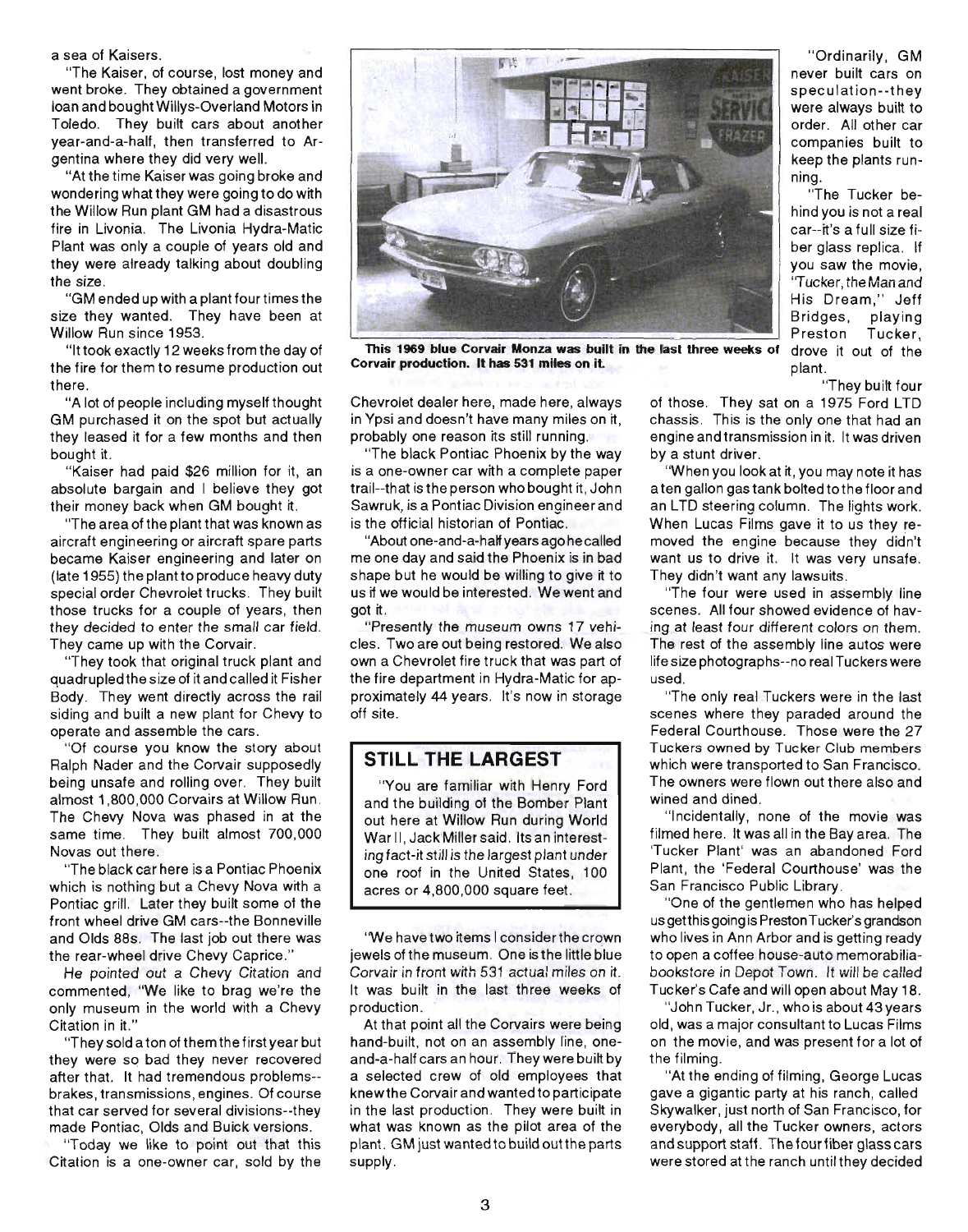to get rid of them and we got this one.

"The other crown jewel that I refer to is the Kaiser 'body in prime' (paint).

"Ken and Blanche Mericle lived on Denton Road in Belleville ever since they came to Michigan. Ken worked at Kaiser-Frazer as customer service manager. He lived and breathed Kaisers .



**The museum's 1963 red Chevy II Nova was built at Willow Run.** 

When they closed the plant that body was in engineering. Kenny obtained it and it had been in storage in Ypsi for 44 years.

"The way it came to our attention, the Museum and Ypsilanti Convention and Visitors Bureau co-sponsored an orphan car show last year--cars no longer made, parent companies out of business. Blanche Mericle came as a representative of the Kaiser-Frazer Club.

"Just in conversation she said she would have to do something with Ken's body.

"Ken had passed away. I said 'Isn't he over in Belleville Cemetery?'

"Oh, no, no, no," she said , "the body that he bought out of the plant."

"I was all ears. It became kind of a standing joke at monthly planning meetings for the first orphan car show. There was a lot of kidding that Jack was hot for Blanche's body.

"It came down to the day before she and her daughter and son -in-law were leaving for the national Kaiser convention. She had gone to the storage garage where they had some parts stored.

"Kenny had taken every file folder out of his department when the plant closed. The garage was packed with folders and paper work and about 60 cases of K-F annual reports they never used.

"Every winter when the sun came out and the garage sweated the paper work absorbed all the moisture like a sponge so the body was in perfect condition .

"That day she found that the gentleman who had bought the property had stored some redwood furniture in the loft overhead and something up there had fallen down on the car body.

"That day we got the body. It sits on its original body dolly. There's some stuff on the front that looks like scum. That's paint that we chipped off. Let's say they had a thousand dollies. They were constantly going through the paint ovens as production was going on .

"The joke among Kaiser owners about that body is it has a spare tire well in the

trunk. That was the first thing to rust out on a Kaiser. Most of the owners had never seen a Kaiser tire well.

"My father was involved in the Hudson dealership from 1933 until we closed it in 1958. At that time Hudson and Nash had formed American Motors. We ceased being a dealer when they gave us the ultimatum--go out and build a big new building on Michigan Avenue or Washtenaw.

"From that point on we were in the used car business. We were out buying and retailing a few used Hudsons and other makes. You could buy them cheap and sell them cheap and they were reliable cars.

"I got interested in restoring a couple of cars and started to look for parts. Our parts stock had been sold to a Ford engineer who lived where Hudson's Westland Mall is now on North Wayne Road. He drove Hudsons all his life.

"In 1980 I asked if he would sell our parts stock backto me. He agreed. He had also bought about four other dealer's stock. He had used nothing--just acquired them. Naturally they had appreciated in value.

#### **ANN ARBOR CAR--ONE OF A KIND**

There was once an Ann Arbor Car of which one survives , Miller said. Arthur French, who owns it, said they were built at Wildt and Summit Streets in Ann Arbor where Ann Arbor Bearing is today . The cars were built in a building no longer there .

As to how many were built, Art has heard anywhere from 3 to 11 in 1911 and '12. His is a 1911 .

"At that point I got into the parts business and we chased all over the country dragging parts out of lofts, barns , basements or wherever we could find them.

"As the museum grew, I got in negotiations with a few friends who were Hudson collectors and one gentleman bought my

parts stock. It filled two 45-foot semis when he moved it.

"That was the best thing I ever did. The phone was beginning to grow on my ear. Every morning there would be 18-25 voice mail calls from all over the United States and the world.

"We still buy and sell a few Hudsons but without the parts business there are a few more hours inthe day. I have been ableto complete restoring one car and start another.

"According to our present plans which could very well happen by tall we will build a 4,500 square foot building on the vacant lot next door and connect it to the museum and the Hudson dealership and open the walls so it will all be one. We have a model of what we plan to do up front.

"May 5 we'll gotothe city Historic District Commission and the city Building Inspector for approval , of plans.

"Several of our volunteers are former employees of the Hydra-Matic plant and Corvair plant. We have one gentleman who was a mid-level executive with Ford who likes to come in ."

In response to questions, Miller said the Tucker movie, led everyone to believe that GM was the culprit. He doubted GM was worried about Tucker who only built 51 cars. By the end of 1948, Kaiser-Frazer had built a quarter million cars .

"The Tucker was basically side-tracked . or undone by one person--Senator Homer Ferguson, Republican of Grand Rapids. He was ending his career in the Senate and wanted to be governor of Michigan.

"The Ferguson family were big investors in Chrysler Corporation and the Senator had this fixation about people who got a lot of publicity--he viewed them as an adversary.

"Senator Ferguson got the Securities and Exchange Commission to investigate Tucker. Tucker was a flamboyant individual so right away they looked at that.

"They dragged him through the mud, bankrupted him, broke him and ruined his reputation so he couldn't continue but when it was all over they found absolutely nothing wrong with the stock sale.

"One of the things they keyed in on was Ypsilanti Machine Tool Company, which is Marsh Plating today. They were doing the assembly work on the Tucker engines. The investigators took that as a diversion of funds because Ypsilanti Machine Tool was owned by Preston's mother, Mrs. Holmes .

"Some referred to the Henry J as beautiful, some as ugly. It was one of the first compact cars but it was over-priced by about \$300. It was originally intended to sell for \$1 ,200. I think the base price was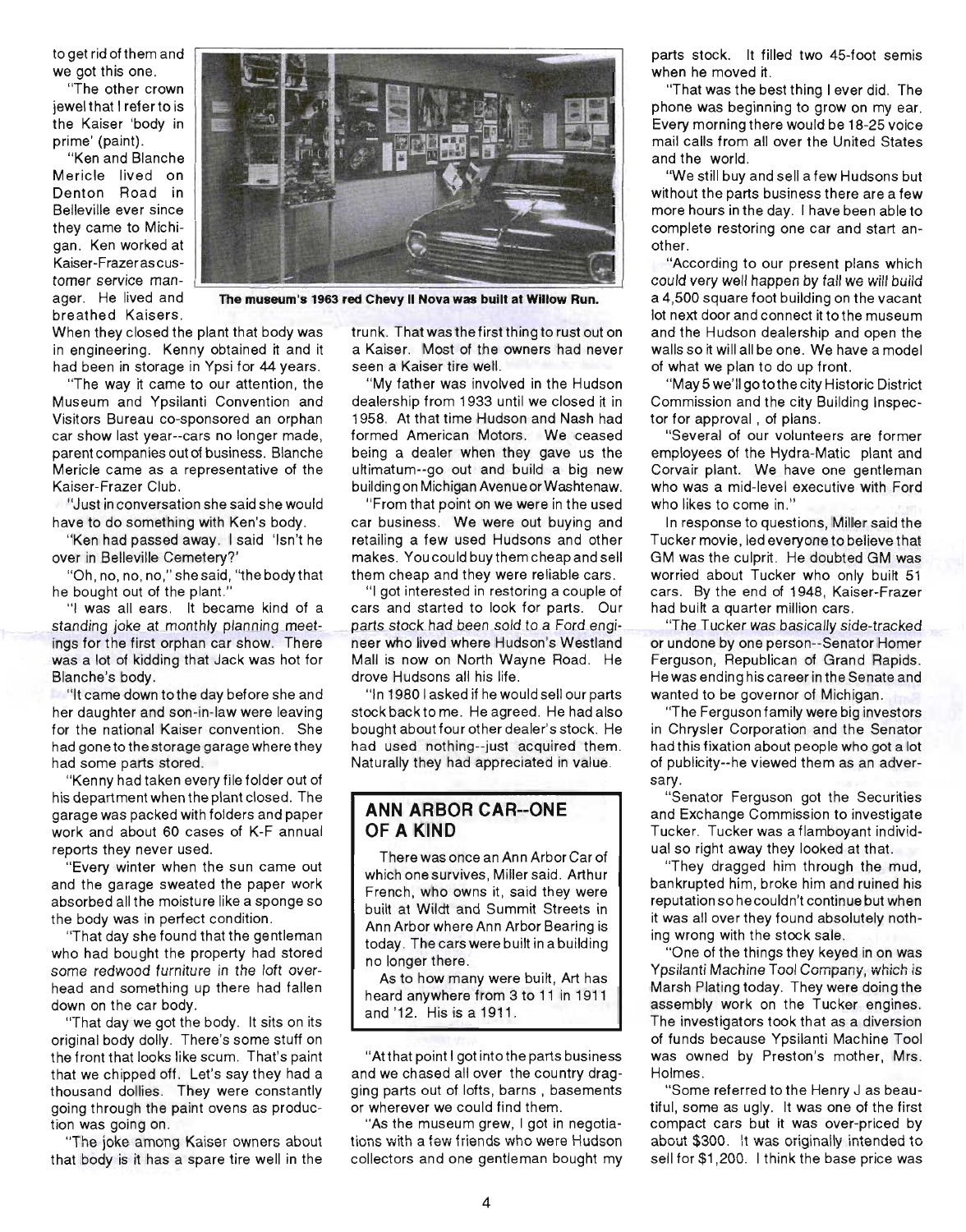

#### \$1 ,577.

"The first year it sold well. The six cylinder model was a good car, the four cylinder one was like a lawn mower with a body on it--it vibrated and shook and, as with everything else in the Kaiser operation, the overhead was so fantastic they COUldn't compete.

it was priced right. The Kaiser Dragon (a cream colored Dragon is in the collection) was \$3,900 list price in 1953. You could have bought a DeSoto, a Packard Clipper, a Hudson Hornet, a Buick Super or an Olds 98 for less.

"The Dragon was a beautifully styled the casilian communication of the community." Knowledged Kaisercar, a decent running car but it had no performance and at that point, performance was becoming a big factor in auto sales.

Kaiser-Frazer also made the Darrin, a sports car with a fiber glass body and the doors slid into the front fenders. They were all built at Jackson. They made 475.

"Blanche still hasthe Darrin her husband had as well as a Henry J and a Kaiser Traveler, a four door sedan. The Traveler had a tailgate instead of a trunk. You could fold the back seat down and haul most anything.

"The Hudson was made on the east side

### **HOW TO JOIN**

Send name, address and phone number with check or money order payable to WCHS Membership, c/o Patty Creal, Treasurer, P.O Box 3336, Ann Arbor, MI 48106-3336.

Annual dues are: individual, \$15; couple/ family,  $$25$ ; student or senior  $(60+)$ ,  $$10$ ; senior couple, \$19; business/association, \$50; patron, \$100. Information: *662-9092.* 



The Automotive Heritage Collection has acquired a former Detroit Tiger limousine, a 1984 seven passenger Cadillac. That was the last year Cadillac manufactured the Commercial Chassis.

of Detroit at Jefferson and Conner. J. L. Hudson, of department store fame, was one of the investors. One of his nieces married Roscoe Jackson, one of the founders.

"The shell of the Bomber Plant is still the same. The only thing they've done inside is create some fire walls to meet insurance regulations . Offices are still maintained on the inner balconies. Powertrain engineering is in the engineering building. The steel water towers have disappeared.

"Kaiser made a version of the Henry J called an All State sold through the Sears

### **IS YOUR NAME ON OUR SIGNATURE QUILT YET?**

Our signature quilt will be available at the annual meeting for anyone who wishes to sign it for \$20. If someone wishes to sign but cannot come to the meeting, Karen O'Neal says she would be happy to have them call her and she will arrange to bring it to them to sign.

# • • **STAINED GLASS TOUR OF HISTORIC DETROIT CHURCHES •**  • **SATURDAY JUNE 13,1998** • • • Fee \$32.50 each Reservations due by June 5. Send check or money order to: •

**•••••••••••••••••••••••••••••••••••••••••••••** 

WCHS Tour, P. 0 Box 3336, Ann Arbor, Michigan 48106-3336 :

| Please list names as you wish them to appear on name tags: |  |
|------------------------------------------------------------|--|

Catalogue. They made about 1,500. According to Kaiser records a lot of them went to the South and Southwest. None of them were ever sold in Sears Stores

"We do a drive-by pass in review at the orphan car show. One of our narrators is Bill Tilden from Atlanta who is the ac-

Frazer expert.

"There is also a wonderful bookout, 'The Last Onslaught On Detroit', by Dick Langworth. Its full of photos from Kaisers. Its very, very factual, probably 99 percent correct.

"When Kaiser left Willow Run he took everything to Toledo. When Kaiser Jeep Corporation was sold to American Motors , the Kaiser people retreated to Kaiser Industries in Oakland, California. They took all the Kaiser records and historical files with them.

### **THANKS TO ARLENE SCHMID FOR WORK WITH SCHOOLS**

Arlene Schmid who has been chairman of the traveling "What's It" games and school loan boxes is retiring from that assignment, and we will miss her.

In recent months she has taken the game and "From Hats to Spats" loan box to Lawton School; "Spats" to Allen School; and "Life Before Electricity" to Abbott School. In May she will take the game to three classes at King School and one at Dicken and Allen again with both boxes and game.

## **SLATE OF NOMINEES**

The WCHS Nominating Committee recommends re-electing the following officers for the coming year:

President: Susan Wineberg

Vice-President: Ina Hanel

Treasurer: Patty Creal

Recording Secretary: Judy Chrisman Corresponding Secretary: Pauline Walters Editor: Alice Ziegler

Nominees for three year terms on the Board of Directors are Rosemarion Blake, Ginny Hills, Tom Nanzig and Esther Warzynski.

Directors who are serving terms until 2000 are Lucille Fisher, Peggy Haines, Karen Simpson and Jay Snyder. Serving terms expiring in 1999 are Art French, Nancy McKinney, Karen O'Neal and Peter Rocco .